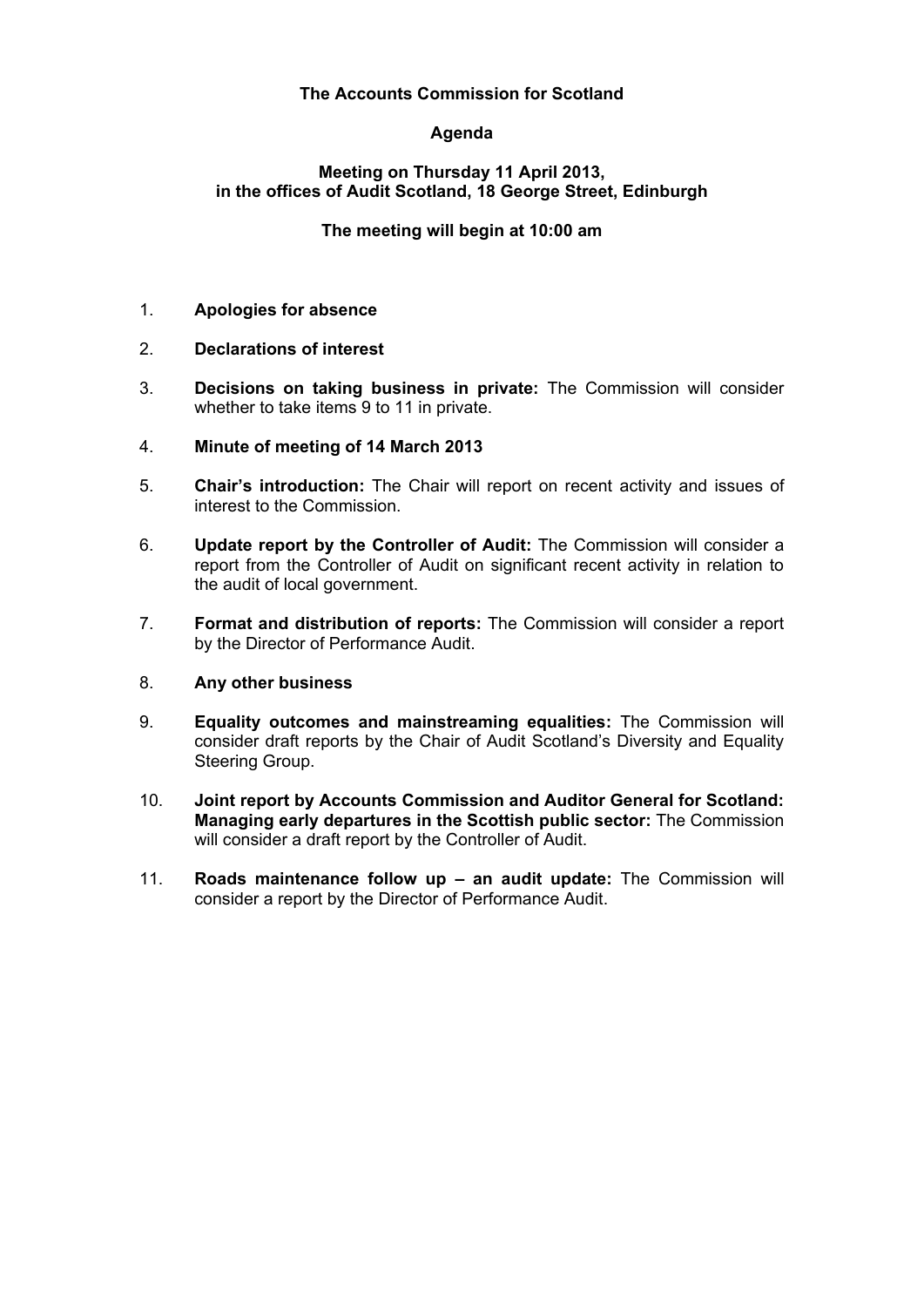The following papers are enclosed for this meeting:

| <b>Agenda Item</b>                                                           | Paper number |
|------------------------------------------------------------------------------|--------------|
| <b>Agenda Item 4:</b>                                                        |              |
| Minutes of the meeting of the Commission of 14 March 2013                    | AC.2013.4.1  |
| <b>Agenda Item 6:</b>                                                        |              |
| Report by Controller of Audit                                                | AC.2013.4.2  |
| <b>Agenda Item 7:</b>                                                        |              |
| Report by Director of Performance Audit                                      | AC.2013.4.3  |
| <b>Agenda Item 9:</b>                                                        |              |
| Report by Chair of Audit Scotland's Diversity and Equality Steering<br>Group | AC.2013.4.4  |
| <b>Agenda Item 10:</b>                                                       |              |
| Report by Controller of Audit                                                | AC.2013.4.5  |
| <b>Agenda Item 11:</b>                                                       |              |
| Report by Director of Performance Audit                                      | AC.2013.4.6  |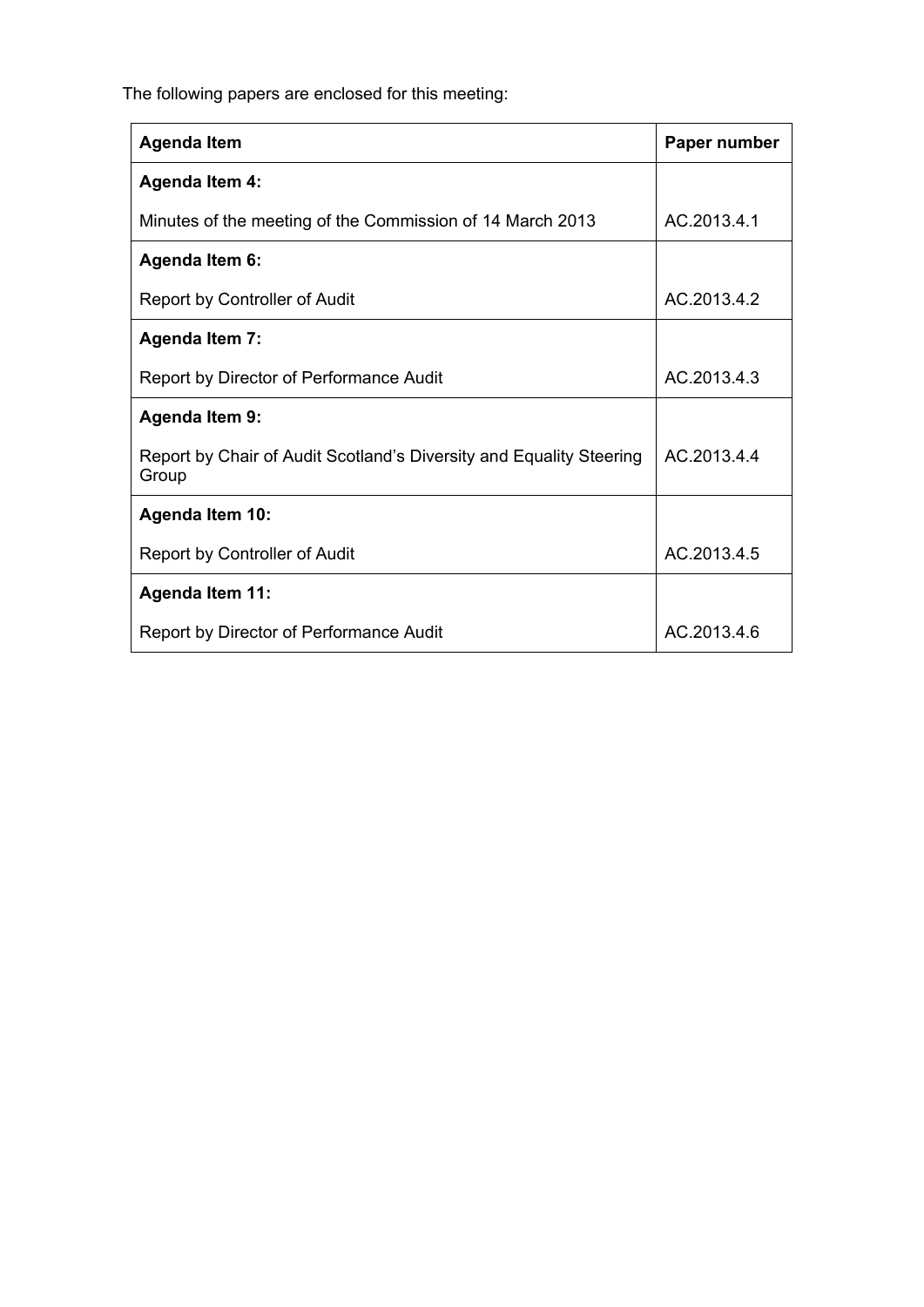#### **ACCOUNTS COMMISSION**

# **MEETING 11 APRIL 2013**

#### **MINUTES OF PREVIOUS MEETING**

Minutes of the meeting of the Accounts Commission held in the offices of Audit Scotland at 18 George Street, Edinburgh, on Thursday, 14 March 2013, at 10am

PRESENT: John Baillie (Chair) Michael Ash Alan Campbell Sandy Cumming Colin Duncan Jim King Christine May Colin Peebles Linda Pollock Graham Sharp Douglas Sinclair (Deputy Chair)

IN ATTENDANCE: Fraser McKinlay, Controller of Audit Russell Frith, Assistant Auditor General [Item 11] Paul Reilly, Secretary and Business Manager Martin Walker, Assistant Director, Best Value and Scrutiny Improvement (BVSI) [Item 9] Alasdair Craik, Senior Audit Manager, Audit Services Group (ASG) [Item 10]

Item No Subject

- 1. Apologies for absence
- 2. Declarations of interest
- 3. Decisions on taking business in private
- 4. Minute of meeting of 14 February 2013
- 5. Minute of meeting of Performance Audit Committee of 28 February 2013
- 6. Minute of meeting of Financial Audit and Assurance Committee of 28 February 2013
- 7. Chair's introduction
- 8. Update report by the Controller of Audit
- 9. How councils work series update report
- 10. Measuring the impact of Audit Services Group work: local government, 2011/12
- 11. Competition Commission: Statutory audit services for large companies market inquiry - provisional findings report
- 12. Any other business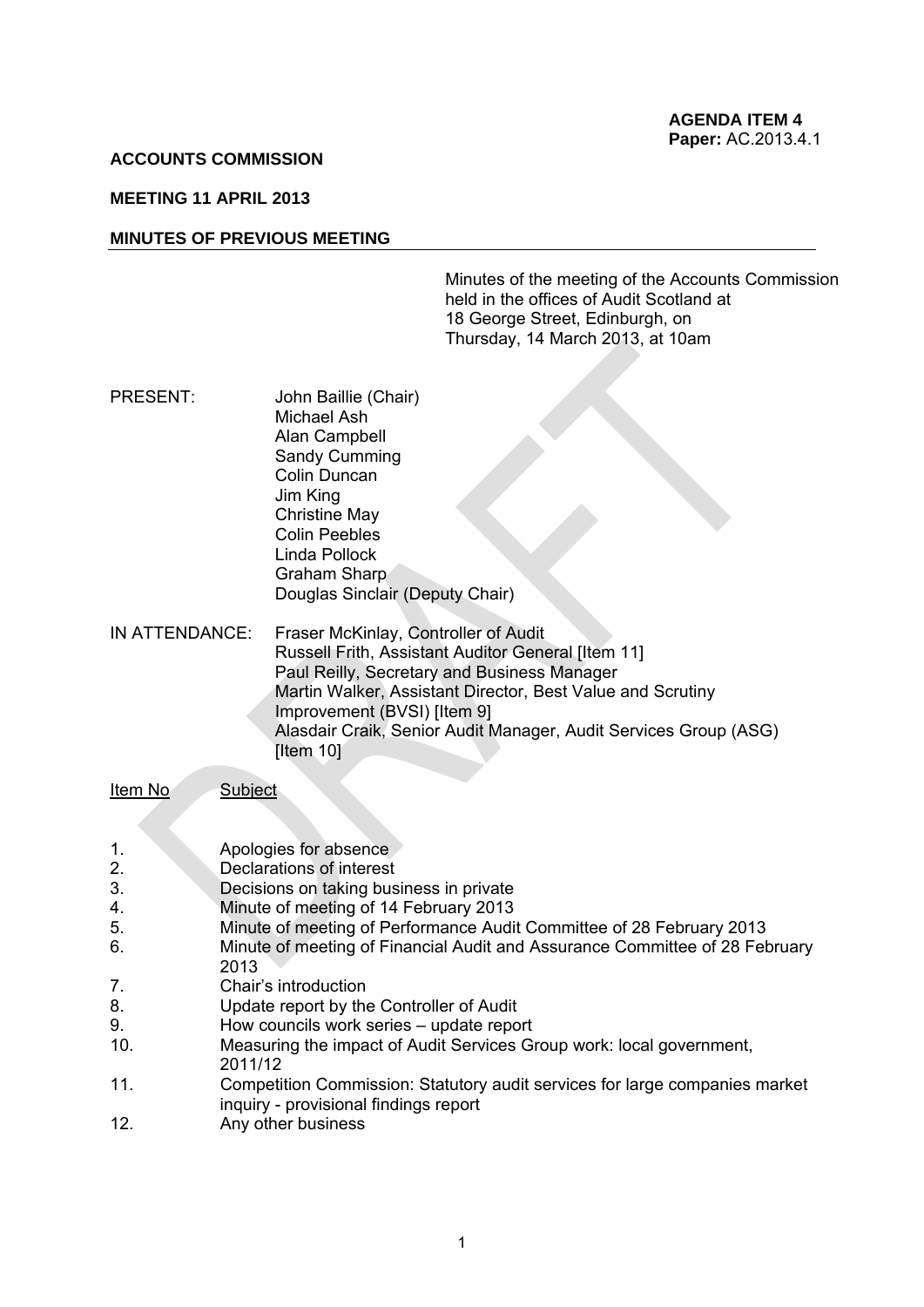# 1. Apologies for absence

Apologies for absence from Bill McQueen were noted.

2. Declarations of interest

 John Baillie declared an interest in Item 8, having accepted an invitation from the Chief Executive of the Improvement Service to attend as his guest the annual conference of COSLA.

3. Decisions on taking business in private

It was noted that there were no items of business that required to be considered in private.

4. Minutes of meeting of 14 February 2013

The minutes of the meeting of February 2013 were submitted and approved.

5. Minutes of the Performance Audit Committee meeting of 28 February 2013

The minutes of the meeting of the Performance Audit Committee of 28 February 2013 were submitted and approved.

Arising therefrom, in relation to paragraph 6, it was agreed that the Controller of Audit liaise with the audit team to establish if the proposed report updating the performance audit *Maintaining Scotland's roads: a follow-up report* would refer to the National Audit Office report *Planning for economic infrastructure* which was published on 16 January 2013.

*Action: Controller of Audit* 

# 6. Minutes of the Financial Audit and Assurance Committee of 28 February 2013

The minutes of the meeting of Financial Audit and Assurance Committee of 28 February 2013 were submitted and approved.

7. Chair's introduction

The Chair reported that:

- On 21 February, he attended a meeting of the Board of Audit Scotland.
- Also on 21 February, on an invitation from the Leader of Inverclyde Council, he spoke at a meeting of the Council on the Commission's role and its strategy.
- On 28 February, he chaired a meeting of the community planning partnerships audit steering group, also attended by Douglas Sinclair and Bill McQueen.
- On 7 and 8 of March he attended the annual conference of COSLA, along with Jim King and Graham Sharp.
- On 12 February, the Scottish Government published its response to its consultation on its proposals for health and social care integration. A report in this regard would be considered at the Commission's next meeting.
- On 7 March, the Society of Local Authority Chief Executives (Scotland) launched its benchmarking project. The Chair had written to the Chair of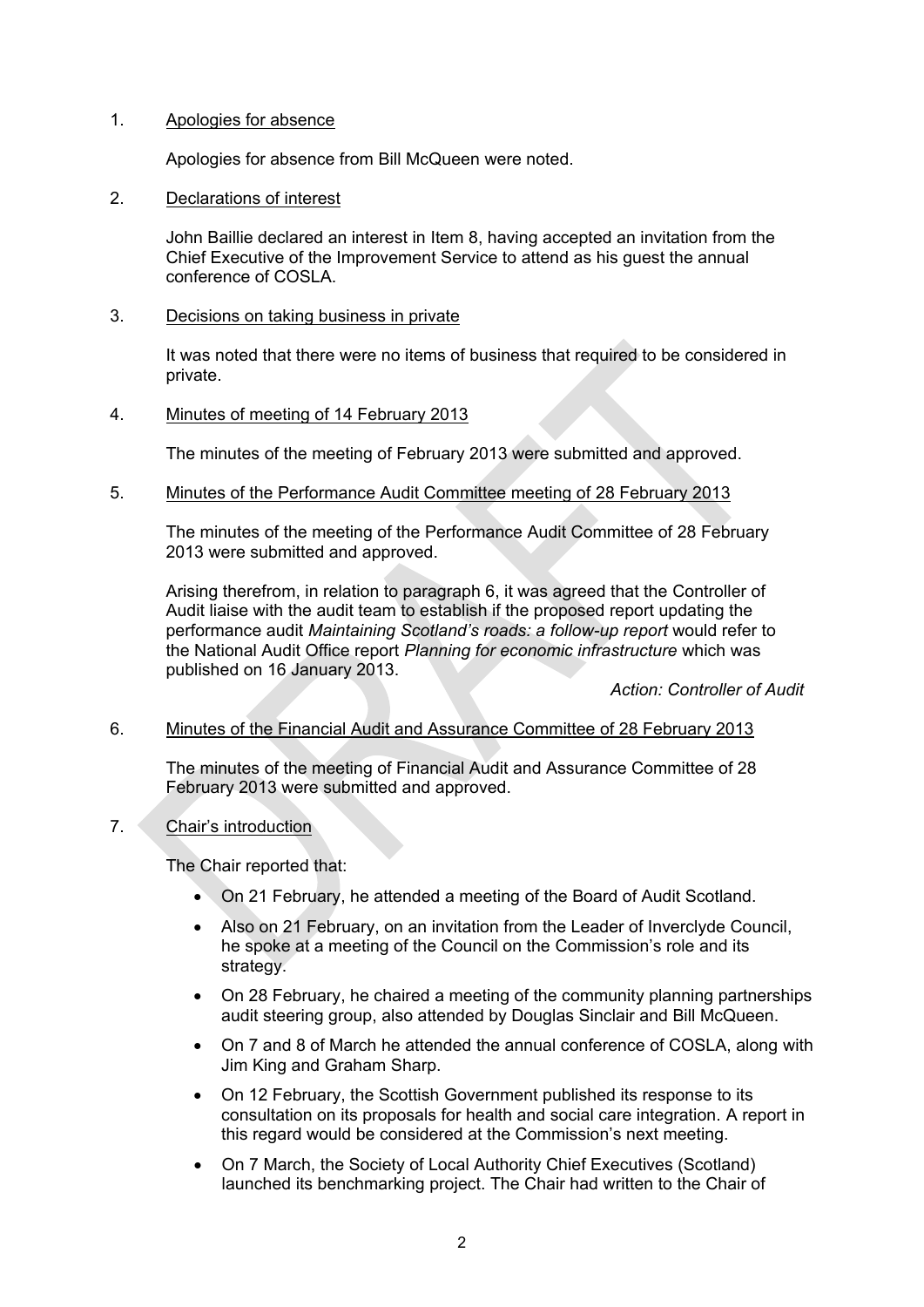SOLACE welcoming the publication of the benchmarking information, and encouraging them to ensure that the information is made available to citizens and is developed further into the future. The Commission was to review the project again later in the year, in the lead-up to considering its annual performance information Direction for 2013.

# 8. Update report by the Controller of Audit

The Commission considered a report by the Controller of Audit providing an update on significant recent activity in relation to the audit of local government.

During discussion the Commission noted advice from the Controller of Audit:

- In relation to paragraph 11 of the report, that he would monitor issues associated with the succession to the current Chief Executive of South Ayrshire Council.
- In relation to paragraph 12, that Frances Elliott had left her post as Chief Executive of Health Improvement Scotland.
- In relation to paragraph 14, that the appointment of George Graham was as interim Inspector, for a period up to mid-December 2013.
- In relation to paragraph 20, that Audit Scotland would be meeting Julie Bailey, of the 'Cure the NHS' group, to discuss issues around whistleblowing.

Thereafter the Commission agreed to note the report.

# 9. How councils work series – update report

The Commission considered a report by the Controller of Audit providing an update on the *How Councils Work* (HCW) series of reports, inviting the Commission to note the progress made to date, and inviting the Commission to consider the recommendations of the Performance Audit Committee on the potential topics for future reports in the series.

During discussion the Commission agreed:

 That the Controller of Audit explore with the Improvement Service the scope for future collaboration on material for elected members, particularly around training, induction and reference materials.

*Action: Controller of Audit* 

 That the Chief Executive of the Improvement Service be invited to attend a future meeting at which issues of mutual interest be discussed.

*Action: Secretary and Business Manager* 

- That given the importance of leadership in the current local government environment – as reflected in the local government overview report - the Controller of Audit consider the potential for some follow-up work around the first title in the HCW series, namely roles and working relationships.
- That the Controller of Audit consider the potential of developing online resources, as an extension of the HCW series, for elected members and officers.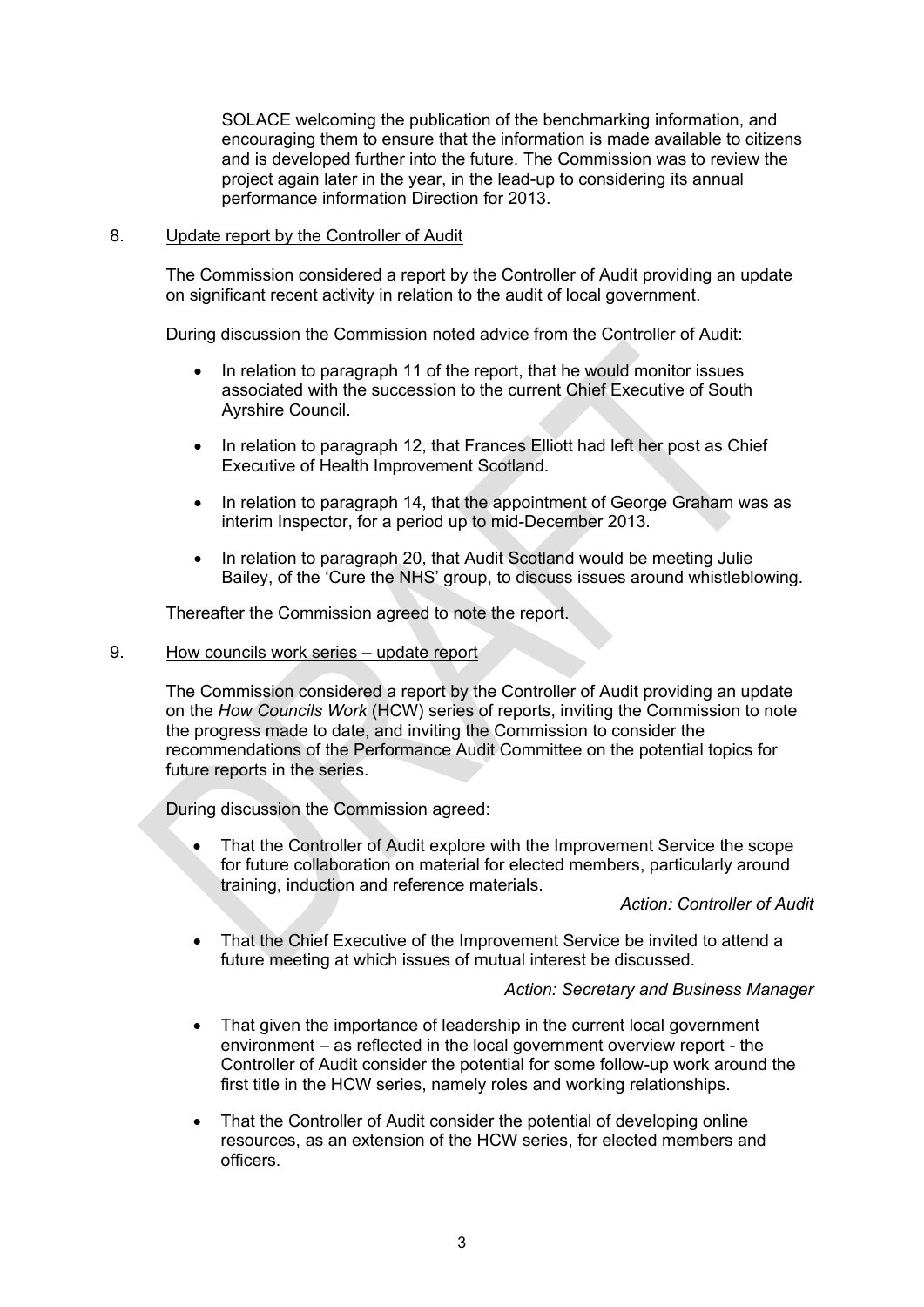- To approve the recommendation of the Performance Audit Committee that the following subject areas be prioritised for the next reports in the HCW series:
	- Option appraisal
	- Charging for services
- That case studies be used in the report on option appraisal to illustrate, amongst other things as appropriate, unsuccessful practice.

# *Actions: Controller of Audit*

 That the reporting process for HCW reports involve presenting first drafts of reports to all members of the Commission through its two committees before full consideration by the Commission.

*Action: Secretary and Business Manager* 

# 10. Measuring the impact of Audit Services Group work: local government, 2011/12

The Committee considered a report by the Director of Audit Services advising of the impact Audit Scotland's Audit Services Group has had as a consequence of audit work conducted on the 2011/12 financial statements of local government in Scotland.

During discussion the Commission:

 Noted and endorsed the decision of the Financial Audit and Assurance Committee that the Director and Controller of Audit consider how to compile and report such information for all auditors of local government.

*Action: Director of Audit Services and Controller of Audit* 

 Noted that issues relating to impact would feature at the Commission's Annual Strategy Seminar.

Thereafter the Committee noted the report.

# 11. Competition Commission: Statutory audit services for large companies market inquiry - provisional findings report

The Committee considered a report by the Assistant Auditor General advising of the provisional findings and possible remedies following the Competition Commission's investigation into the statutory audit services market.

During discussion the Commission:

- Noted advice from the Assistant Auditor General that he was considering how to reflect skills mix in the commissioning of audit work.
- Agreed that the Assistant Auditor General consider how to improve the reporting of audit quality issues to the Commission.

*Actions: Assistant Auditor General*

#### 12. Any other business

The Commission noted that there was no other business to be considered.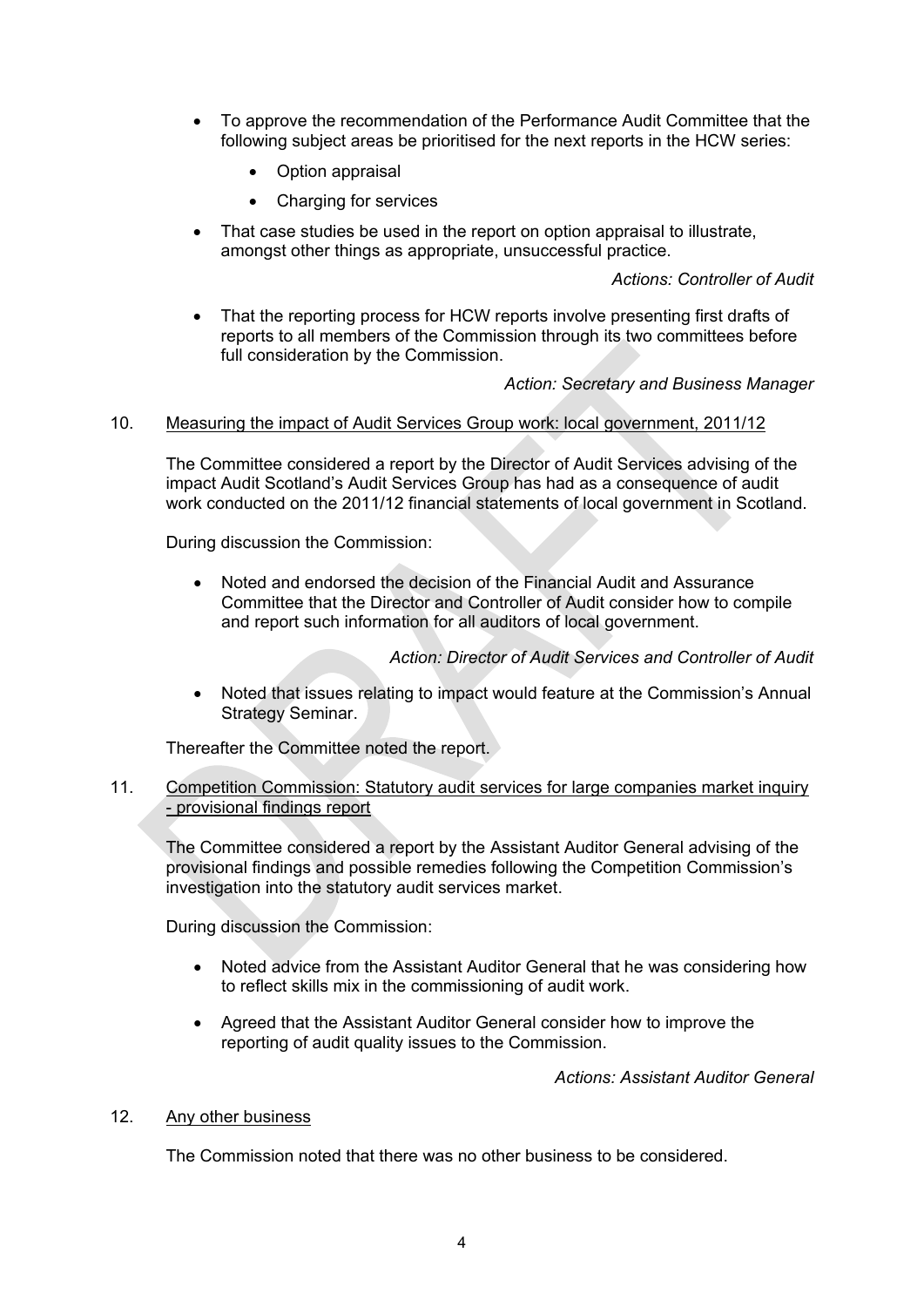### **ACCOUNTS COMMISSION**

# **MEETING 11 APRIL 2013**

# **REPORT BY CONTROLLER OF AUDIT**

### **UPDATE REPORT**

### **Introduction**

- 1. The purpose of this regular report is to provide an update to the Commission on significant recent activity in relation to the audit of local government.
- 2. It is intended to complement the intelligence reports to the Financial Audit and Assurance Committee, which provide a more detailed update on issues arising in local government.
- 3. The most recent such report was at the Committee meeting of  $28<sup>th</sup>$  February 2013.

#### **Local government issues**

#### *Shared Risk Assessment (SRA) and scrutiny improvement*

- 4. Assurance and Improvement Plans (AIPs) for each of the 32 councils will be published by the end of April. I propose to bring a report to the next Commission meeting summarising the Best Value Audit work undertaken during 2012/13 and outlining the work programmed for 2013/14.
- 5. The Local Government Scrutiny Co-ordination Strategic Group will consider the National Scrutiny Plan on  $18<sup>th</sup>$  April. The final version of the plan will be published and will provide a summary of scrutiny activity for each council in Scotland. The plan is based on information contained in the individua[l AIPs.](http://www.audit-scotland.gov.uk/work/scrutiny/aip.php#AIP) It has been developed against the backdrop of significant change in the public sector and scrutiny landscape of Scotland including:
	- the Children's Bill,
	- health and social care integration
	- police and fire reform.
	- significant budget pressures and in
	- the four pillars of the Scottish Government's public sector reform agenda.
- 6. To ensure that scrutiny evolves and responds to the reform agenda, the Local Government Scrutiny Co-ordination Strategic Group has identified four work-streams to continue to improve scrutiny in Scotland. These are:
	- improving the use of information and intelligence across scrutiny bodies by improving the manner in which information and intelligence is gathered and used by scrutiny bodies
	- reviewing the shared risk assessment process to align more effectively with scrutiny bodies risk assessment and planning and scheduling arrangements
	- supporting self evaluation to develop a common understanding and approach to supporting self evaluation and improvement within public bodies in line with our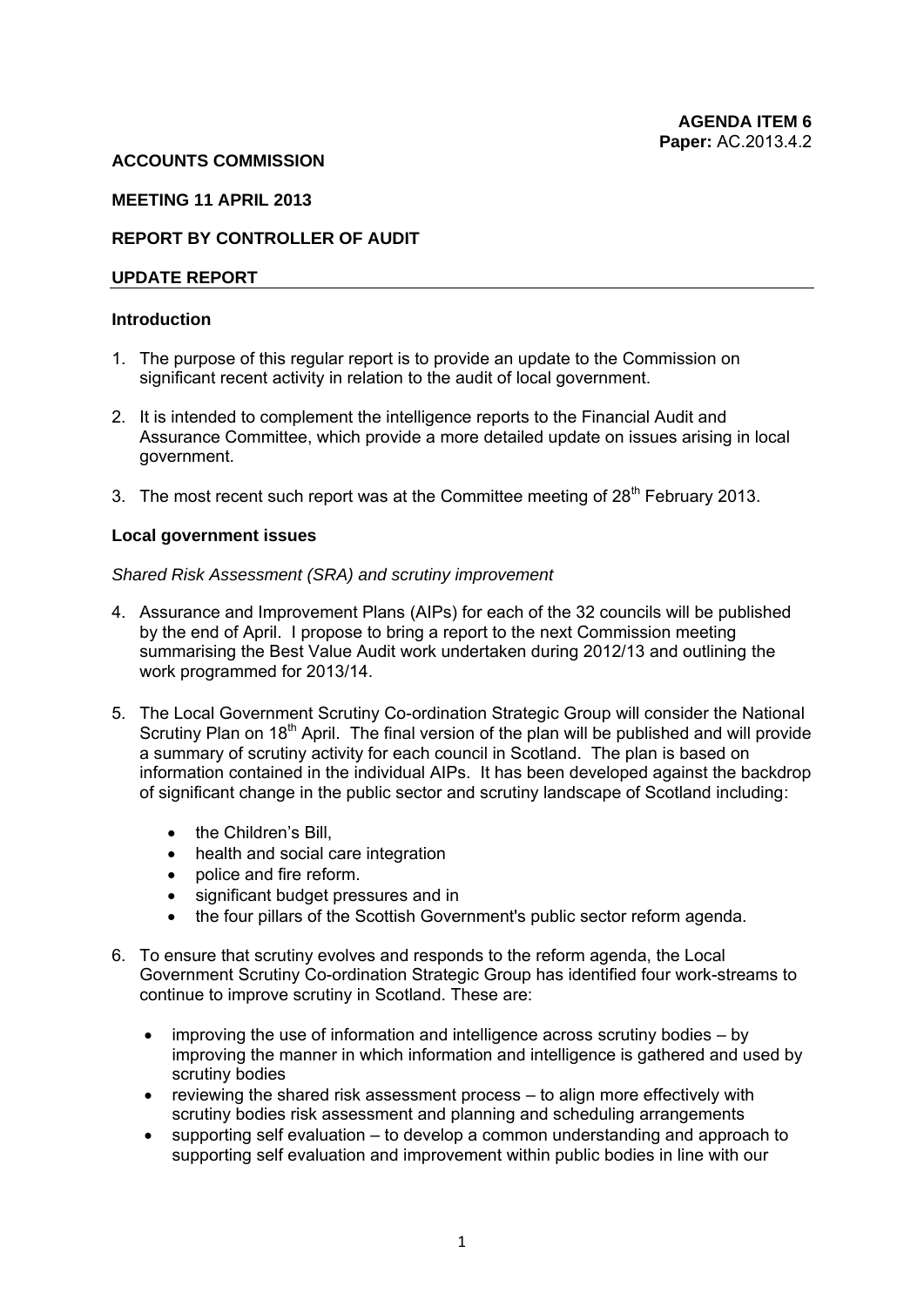commitment to the Reducing Burdens Action Group recommendation to use self evaluation information to inform scrutiny activity

- an approach to place-based audit and inspection to design a framework to assess the quality, impact and effectiveness of local public services
- 7. The aim is to produce outline recommendations by the end of the year.

# *Community Planning*

8. The joint Commission/Auditor General reports on Community Planning in Aberdeen, North Ayrshire and Scottish Borders were published on 20<sup>th</sup> March. On the same day a further joint report summarising the key messages emerging across all three local reports was also published. The key messages report was presented to the Scottish Parliament's Public Audit Committee on 27<sup>th</sup> March.

# *Current activity in local government*

- 9. COSLA has issued a statement on the potential impact changes to the benefits system will have on councils. It highlights the difficult position faced by councils as a result of what it describes as "the double whammy of the massive increase in people seeking council help at a time of diminishing resources."
- 10. The Improvement Service has published an evaluation of a project to support selfassessment and improvement planning in Community Planning Partnerships. The project was based on self-assessment tools to determine whether governance, planning, performance management and resource management at individual CPPs were fit for purpose. The evaluation summarises the CPPs' experiences of using the tools and highlights areas for improvement identified across all CPPs.
- 11. During March, Councillor James Robb became council leader of Argyll and Bute Council replacing Councillor Roddy McCuish who is now deputy leader.
- 12. Councillor Johanna Boyd is the new leader of Stirling Council replacing the previous leader Councillor Corrie McChord.

#### **Other Audit Agencies**

#### *National Audit Office*

13. The National Audit office has published a report on Police procurement. It found that forces in England and Wales could make savings by working together to improve their buying power for essential goods and services but that the scope for savings remained unexploited. It also highlighted how agreement between forces on collaborative ways of buying and common specifications for equipment can deliver better value for money.

#### *Audit Commission*

- 14. The Audit Commission has published information on The National Fraud Initiative. It notes that since 1996 NFI has helped identify over £1 billion potentially lost to fraud, overpayment or error across the UK. This includes the prevention and detection of:
	- 15,000 cases of pension overpayments worth £450 million,
	- almost 100,000 cases of council tax single person discounts incorrectly awarded worth £160 million and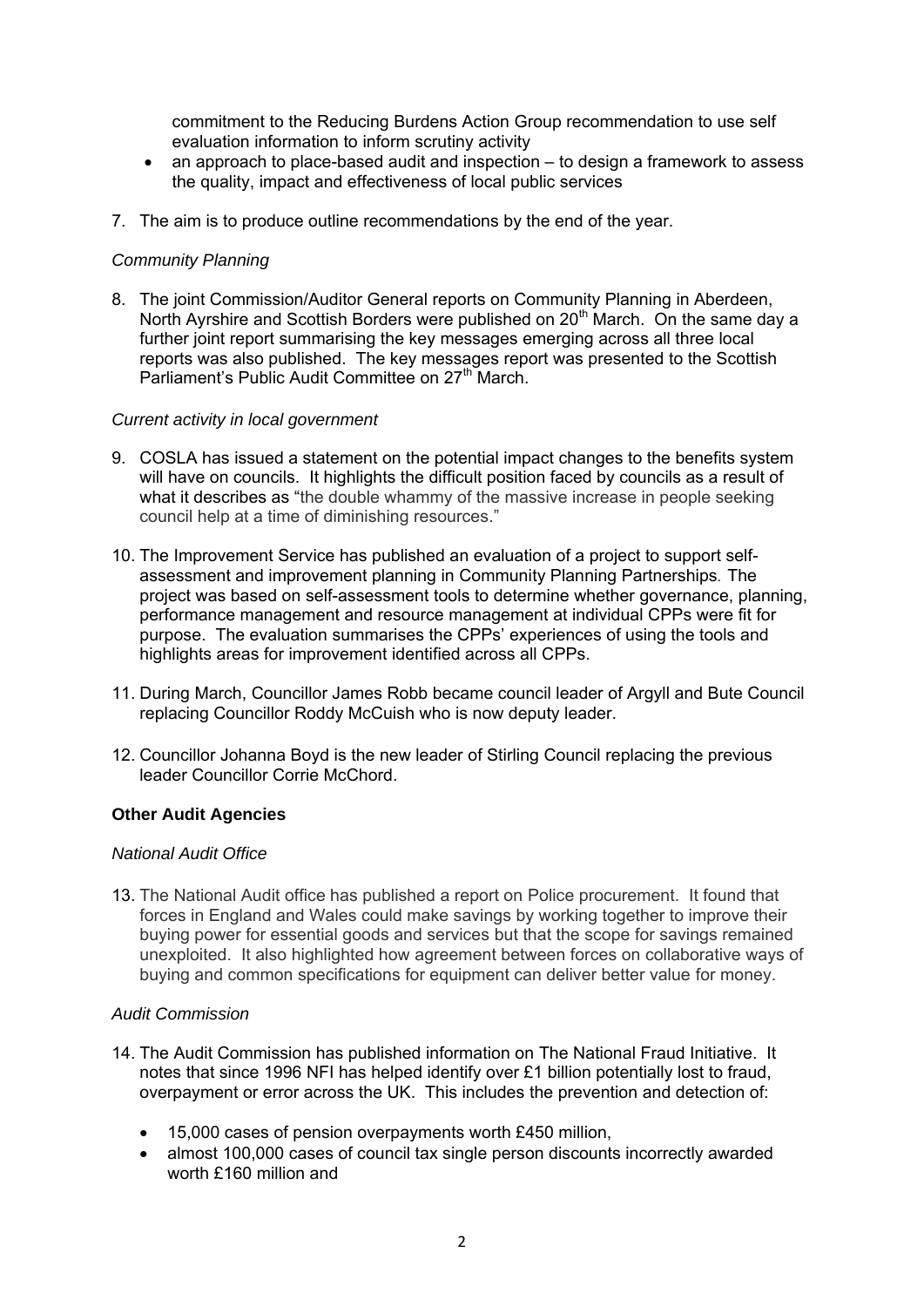over £250 million of housing benefit overpayments.

# *Wales Audit Office*

15. The appointed auditor for Caerphilly Council has reported that the council's senior pay setting was 'unlawful'. The report identifies significant failures in governance arrangements and inadequacies in processes to determine Chief Officers' pay.

# **Scottish Parliament**

- 16. The Local Government and Regeneration Committee is continuing to take evidence from stakeholders as part of its inquiry into public service reform. Strand 3 of the inquiry is on developing new ways of delivering services. It aims 'to examine progress in relation to the development of shared services and other innovative ways of achieving economies of scale and in harnessing the strengths and skills of key public sector partners to deliver the best possible quality services in local areas.'
- 17. At its most recent meeting on 27 March the committee took evidence in a round table format discussing new ways of delivering services. Those involved in the discussion included: Alison Todd - Children and Family Service Director (Policy and Practice) Children 1st; Lorraine McMillan - Chief Executive, East Renfrewshire Council; David White - Assistant General Manager, Edinburgh Community Health Partnership; Ian Welsh - Chief Executive, Health and Social Care Alliance Scotland; Derick Murray - Director, and Alex Geddes, Health and Transport Steering Group co-ordinator, NESTRANS; James Thomson - Public Sector Audit Manager, Scott-Moncrieff; John Downie - Director of Public Affairs, Scottish Council for Voluntary Organisations; and Dave Watson - Scottish Organiser, UNISON.
- 18. The Commission and the Auditor General have been invited to give evidence to the Committee on 24th April.

# **Conclusion**

19. The Commission is invited to consider and note this report.

**Fraser McKinlay Controller of Audit 3 April 2013**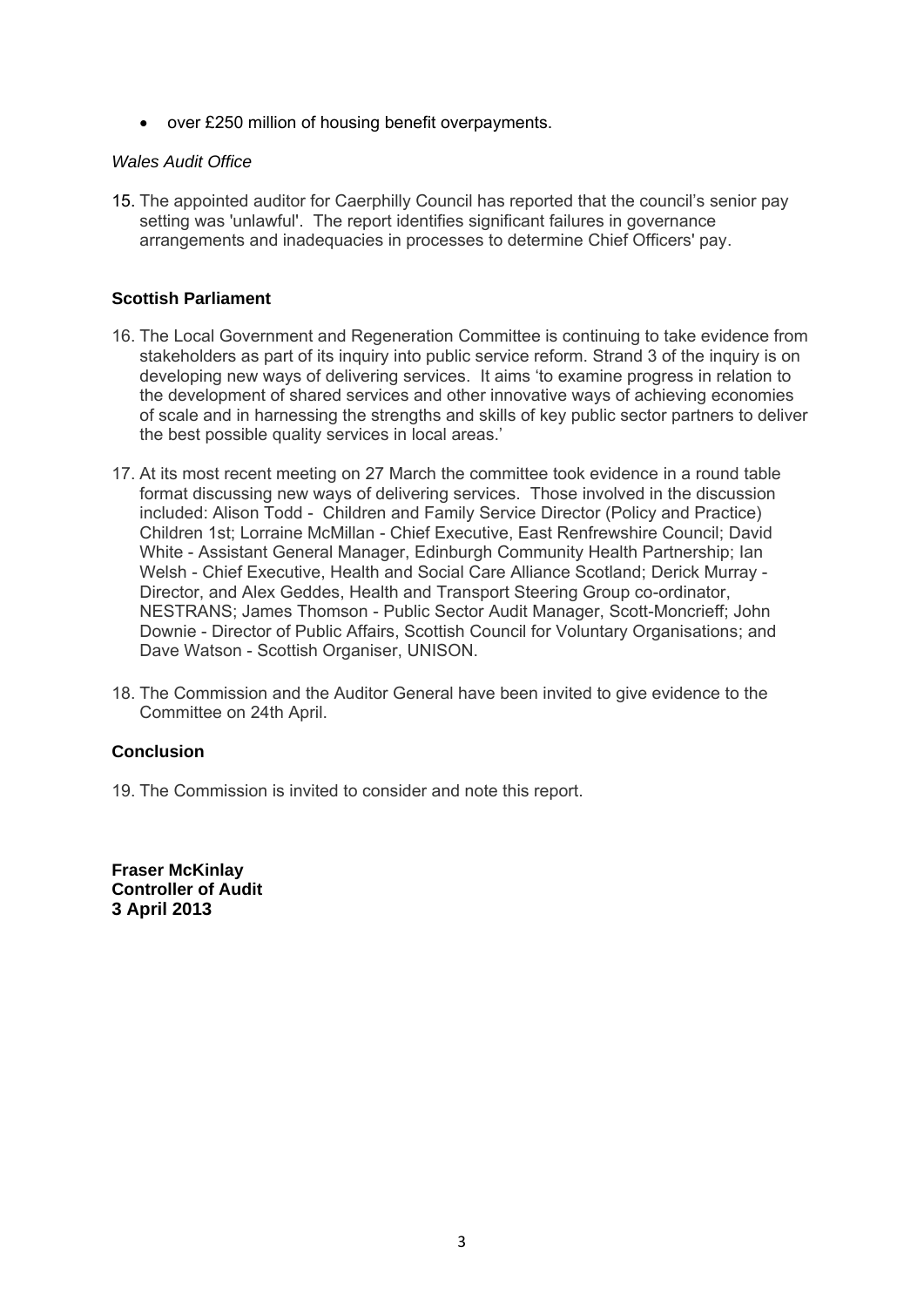# **ACCOUNTS COMMISSION**

# **MEETING 11 APRIL 2013**

# **REPORT BY DIRECTOR OF PERFORMANCE AUDIT**

### **FORMAT AND DISTRIBUTION OF REPORTS**

#### **Purpose of Report**

1. The purpose of this paper is to provide the Accounts Commission with an update about the new format for national reports and the move to electronic distribution of reports.

# **Background**

- 2. In 2012, Audit Scotland set up an e-publishing group to review and where appropriate identify options and implement solutions for:
	- Electronic distribution of reports.
	- The format of reports and making data more widely available.
- 3. The group has provided updates to Audit Scotland's Management Team and we are now ready to implement major changes to the format and distribution of reports.
- 4. Although it is not part of this corporate project, the Accounts Commission may wish to note that Audit Scotland's website is currently subject to a separate review. Accounts Commission members will be contacted soon to ask their views about this.

#### **Electronic distribution of reports**

- 5. Audit Scotland currently prints an average of 400 copies of each performance audit, overview, how councils work, best value and corporate report for distribution by mail.
- 6. From April 2013, Audit Scotland will be phasing in electronic distribution of all national reports and publications prepared on behalf of the Accounts Commission, Auditor General and Audit Scotland. By electronic distribution, we mean emailing recipients of reports with a hyperlink to the location of the report on the Audit Scotland website. We plan to stop printing reports and move to full electronic distribution in April 2014. In this transition period we will continue to print a small number of reports. There are a range of benefits to doing this:
	- By keeping up with changes in technology and ensuring that reports continue to be highly usable. In 2011, we surveyed stakeholders and most (83 per cent) who responded indicated that they would be content to receive our reports electronically.
	- Contributing to the overall goal of reducing the time taken to report our audit findings. Moving to electronic publication will allow is to reduce the time taken from final approval to publication at the end of the process.
	- Minor financial and environmental benefits. Financial savings will include the costs of the print contract, postage and stationery. By not printing reports we will continue to reduce our carbon footprint.
- 7. We are currently implementing a new system that will allow people to subscribe to our electronic mailing list to receive reports. In the meantime, we are carrying out final